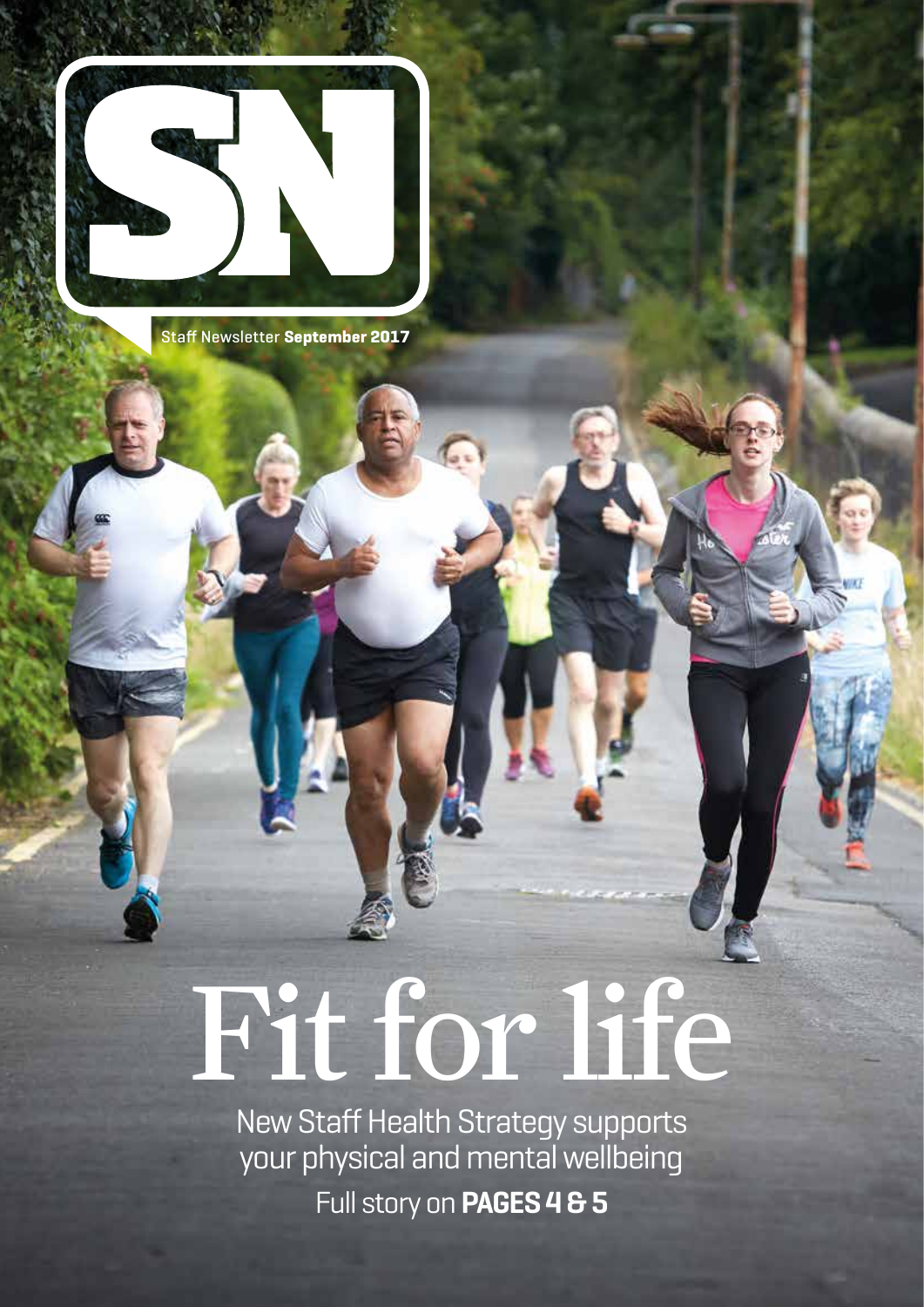## Out and about with the chairman



**JOHN BROWN, CHAIRMAN**

**I've not been out and about quite as much this month. That's partly due to being on holiday and partly due to attending various meetings on the implementation of the NHSScotland Health and Social Care Delivery Plan.** 

This change programme is making some progress now, particularly around planning services on a more regional basis.

I expect us to have a better idea of what

regional planning will mean for Greater Glasgow and Clyde early next year.

In the meantime, the Executive Leadership Team continues to work with our people to further develop our thinking on how we can improve the delivery of services to patients across the Board's area.

As I've said many times before, it's important that our service planning is clinically led and reflects the views of our patients and our staff, so I would encourage you to take every opportunity

that arises to contribute to the thinking on how we will deliver integrated health and social care services in future.

I've also spent some time with Jane Grant meeting more of our local MPs and MSPs.

Jane and I want to ensure that the local politicians are not only aware of the service changes that could result from the implementation of the Health and Social Care Delivery Plan but also understand and support the thinking behind these changes.

We aim to have met most of the MPs and MSPs by the end of the year and I expect this will be a regular feature of my role as chairman.

I also met with another very important group of stakeholders – the Staff Disability Forum. This group was set up to give a voice to disabled people working in Greater Glasgow and Clyde and it has become a highly effective way of ensuring that the Board and the Executive Leadership Team understand what more we need to do to meet the needs and expectations of all our staff.

Attendance at the Disability Forum is open to everyone and meetings are held during office hours at locations across the Board's area.

For further information on the work of the Forum, I suggest you contact the Disability Forum Chair, Kate Ocker, email: kate.ocker@ggc.scot.nhs.uk

Our HR director, Anne MacPherson is now considering how we could use this approach to give other groups of staff a louder voice at Board level.

**If you would like me to visit your department or ward, email: staff.comms@ggc.scot.nhs.uk**

### New Duty of Candour will ensure transparency in our care

#### **Duty of Candour is a new process that is coming into effect on 1 April 2018.**

The overall purpose of this new duty is to ensure that we are open, honest and supportive when there is an unexpected or unintended incident resulting in the death of or harm to a patient.

When this happens, people want to be told honestly what happened, what will be done in response and to know how actions will be taken to stop this happening again to someone else in the future.

The key stages of the duty are fairly straightforward and what you would

expect to receive as a relative. They include the following:

- **∫** notify the person affected (family/
- relative)
- **∫** provide an apology
- **∫** carry out a review into the circumstances leading to the incident
- **∫** offer and arrange a meeting with the person affected
- **∫** provide the person affected with an account of the incident
- **∫** provide information about further steps taken
- **∫** make available, or provide information about, support to the person affected by the incident

**∫** prepare and publish an annual report on the Duty of Candour.

Staff should look out for more information over the coming months on this new duty and where they can get guidance and training resources as they become available.

**More information on this new duty will be provided over the coming months and details of where staff can get guidance and training resources as they become available. Currently there are fact sheets available on the Clinical Risk StaffNet page: StaffNet > Corporate Services > Clinical Governance > Clinical Risk > DutyofCandour**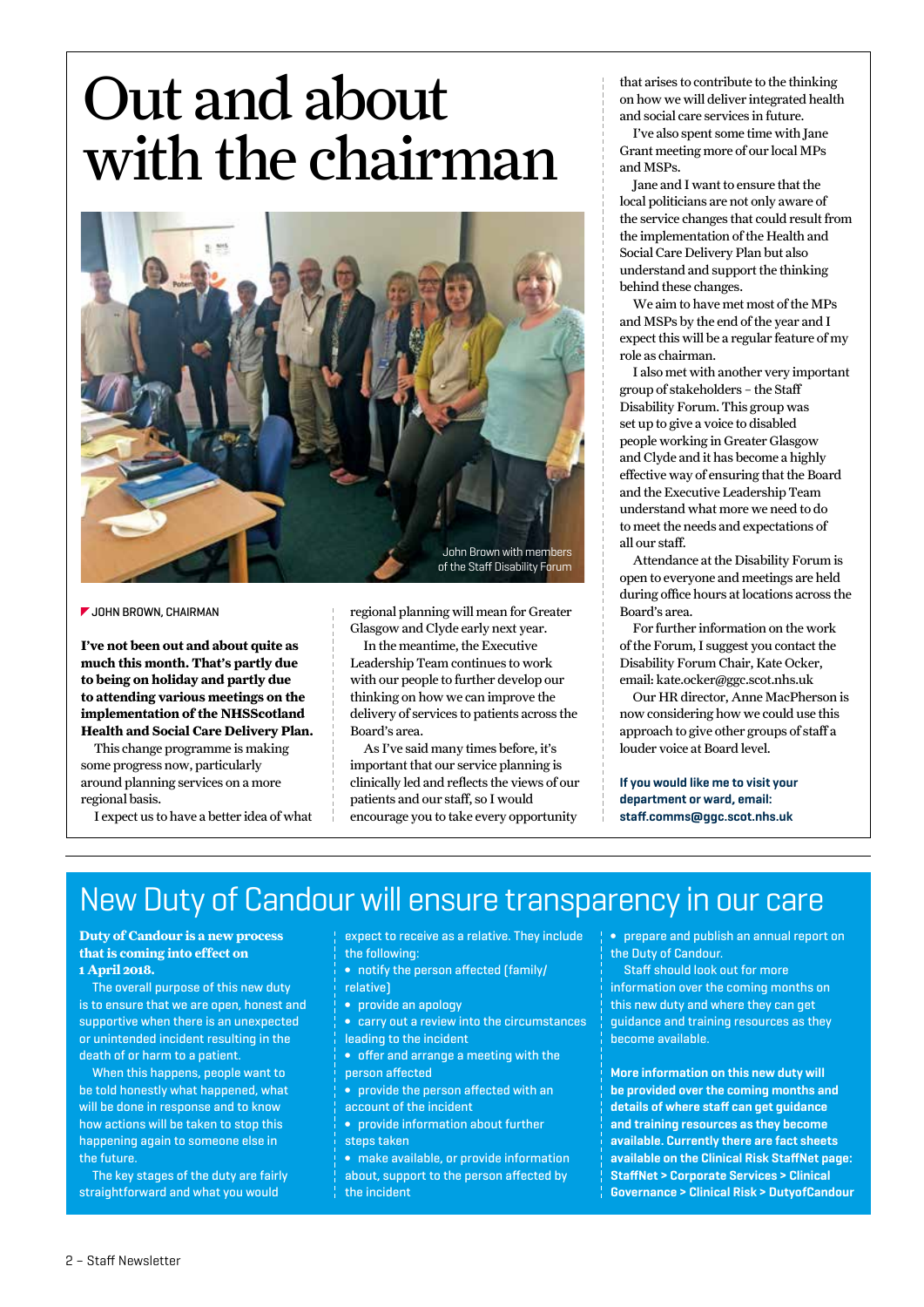## On trial – for all the right reasons

**Medicine in Glasgow has a proud history of world-leading medical research and development, the use of antiseptic in surgery and the first ultrasound images of unborn babies.**

And today, NHSGGC and the University of Glasgow, our key collaborative partner, continue to play an important role in the delivery of ground-breaking research and  $\frac{1}{100}$  innovation that will shape health improvement and patient treatments for years to come.

We are home to one of the most ambitious clinical trial programmes in Europe, delivering huge benefits to thousands of patients every year and helping to attract some of the brightest clinical staff to our city's hospitals and universities.

Professor Julie Brittenden, director of research and development, said: "We are very fortunate here to be developing a very strong research portfolio. There is a real vibrancy – we have lots of world-class researchers and fantastic facilities. There's no doubt that Glasgow is a world player in clinical trials and research and our reputation is growing. It is our aim to fully embed a research and innovation culture within NHSGGC to maximise the opportunities and support for all our researchers, in order to improve the healthcare of our population and beyond."

In the past year alone, we have underway more than 850 high-quality trials that aim to improve patient care and outcomes. This represents a greater than 25 per cent increase on the year before. Driving this agenda forward are more than 474 principle principle investigators supported in their ground-breaking work by our outstanding clinical infrastructure research facilities,

which we share with Glasgow University. One example is the co-location of adult and paediatric clinical research facilities at the QEUH, which provides an increase in the number of studies with joint paediatric, young adult and adult recruitment at QEUH Clinical Research Facility, and the first paediatric study with a nurse acting as principal investigator.

Julie said: "Success breeds success and our reputation continues to grow. There is so much going on here – we are leading the way and that boosts morale. This makes it easier for us to attract the best of the best."

One of the key areas of research and development is in the area of precision (formerly referred to as stratified) medicine. Another exciting area is the groundbreaking work involving an app to give patients with psychosis the independent ability to measure mood swings and take more charge of managing their own condition and medication.

The term "world-leading" is not applied lightly by Professor Brittenden, as she says with confidence that Glasgow is "absolutely world leading" in the areas such as heart failure, cardiac imaging, arthritis and cancer. She also adds that some of the most exciting developments are being forged in the treatment of cystic fibrosis and multiple sclerosis.

The communications directorates of NHSGGC and the University of Glas have recently met to devise a strategic

communications and marketing plan to promote awareness of the research and development and clinical trials work in the city. We believe increased awareness of this vital work will attract some of the best clinicians benefits to our

# Visiting times extended

**We have extended visiting times in all adult acute hospital wards, offering visitors more flexibility when visiting relatives or friends in hospital.**

As part of our commitment to personcentred care, NHSGGC now offers open visiting from 11am till 8.30pm (as a minimum) every day and hopes that the introduction of these extended visiting times will offer patients more time with their loved ones.

Margaret McGuire, nurse director, welcomed the extended times. She said: "This change will make a big difference to families and friends of patients, enabling them to visit when it is most suitable, thereby ensuring family life and work commitments are not adversely effected.

"This will ensure patients as well as family and friends are able to plan visits better and patients enjoy a better quality of time with their loved ones."

Areas that will still need to maintain the visiting times include maternity and children's wards. Acute receiving units, intensive care units and high-dependency units have also not adopted the new extended visiting times as patients within these areas are critically unwell, but visiting can be flexible depending on the individual patient. If families or friends require to stay with the patient, staff will do their best to ensure they are fully supported.

Visiting outwith the 11am-8.30pm times may sometimes be arranged individually with wards.

**For further information on visiting times, visit: www.nhsggc.org.uk and click on Patients and Visitors > Information for Visitors**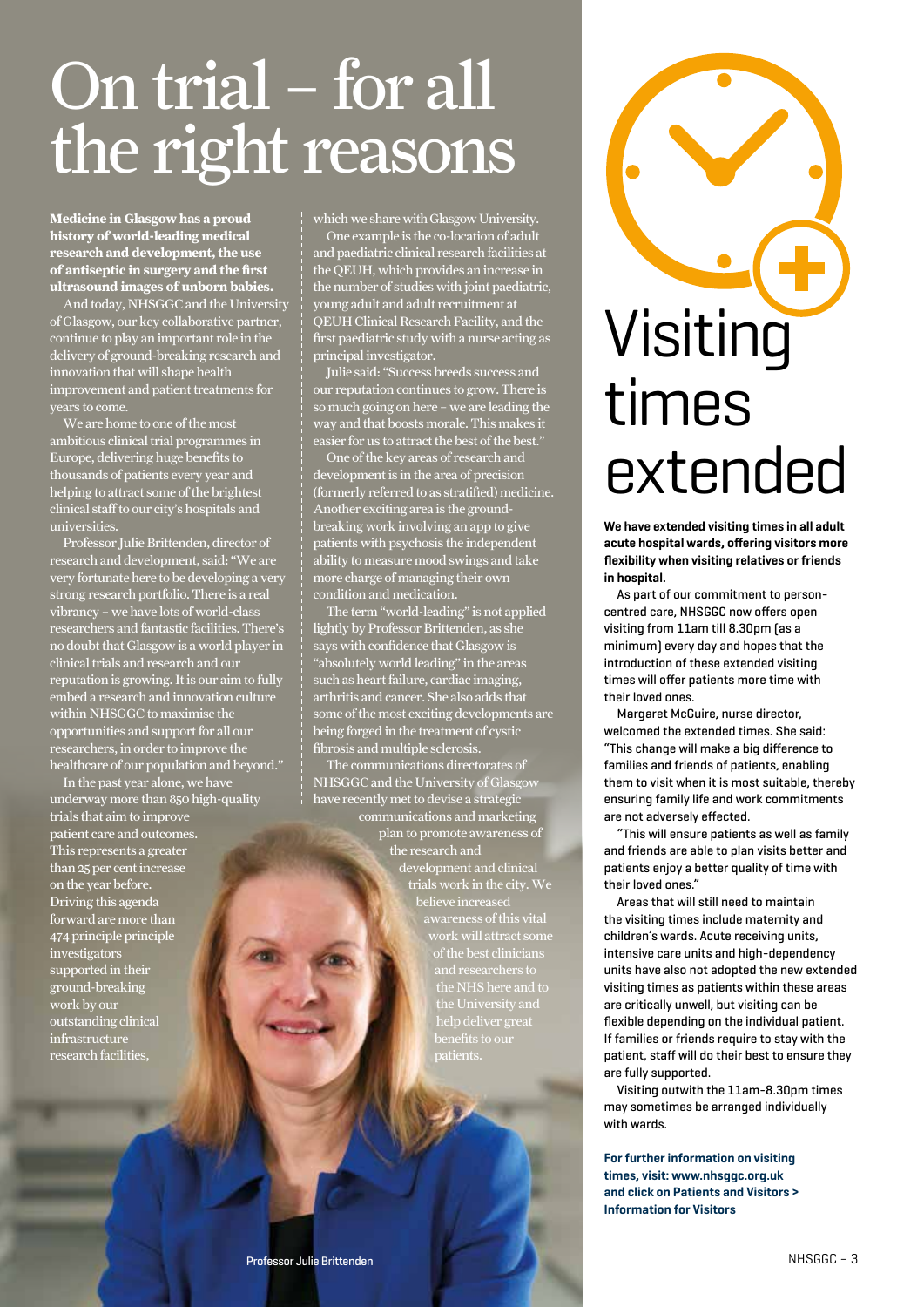

## Ambitious new strategy signals commitment to staff health and welfare

We have listened to your feedback to create a three-year plan that will support people in the workplace to improve their physical and mental wellbeing

**Improved access to health information, more opportunities for staff to be employed in roles that meet their health needs and better support for those who develop long-term conditions are just some of the commitments set out in an ambitious Staff Health Strategy launched this month.** 

Developed in partnership with staff and the Area Partnership Forum, the three-year plan is based on what staff tell us they would find helpful in improving their own health. It also reflects the latest research, which confirms the important role the workplace

has in improving staff health, in promoting mental wellbeing and physical activity and in tackling health inequalities.

Anne MacPherson, director of human resources and organisational development, is chair of the Staff Health and Wellbeing Strategic Forum, which developed the 2017-20 Staff Health Strategy.

She said: "NHSGGC recognises the need to support our staff's wellbeing. We do this in many ways – through our occupational health service, through comprehensive health and safety policies and through a range of HR policies designed to help balance

#### "NHSGGC aims to be an 'employer of choice', where staff want to work"

home and work lives.

"Our responsibility for our staff extends beyond the core responsibility to provide a safe working environment. The wellbeing of our staff is of equal importance.

"Evidence shows that to create a healthy workforce, we need managers and leaders who drive the wellbeing agenda, staff side engagement, actions to reduce stress in the workplace and improved opportunities to take part in physical activity.

"Our Staff Health Strategy aims to foster such a culture, where staff are supported to take a greater interest in their own health and wellbeing and are provided with the opportunities to do so. We aim to be an excellent employer, an 'employer of choice', where staff want to work. Initiatives such

> as this Staff Health Strategy are important in helping us achieve that goal."

Alan Cowan, our non-executive staff health champion, said: "I am delighted to sponsor this work and recommend that everyone supports the strategy's ambitions to help make NHSGGC a better workplace."



Alan Cowan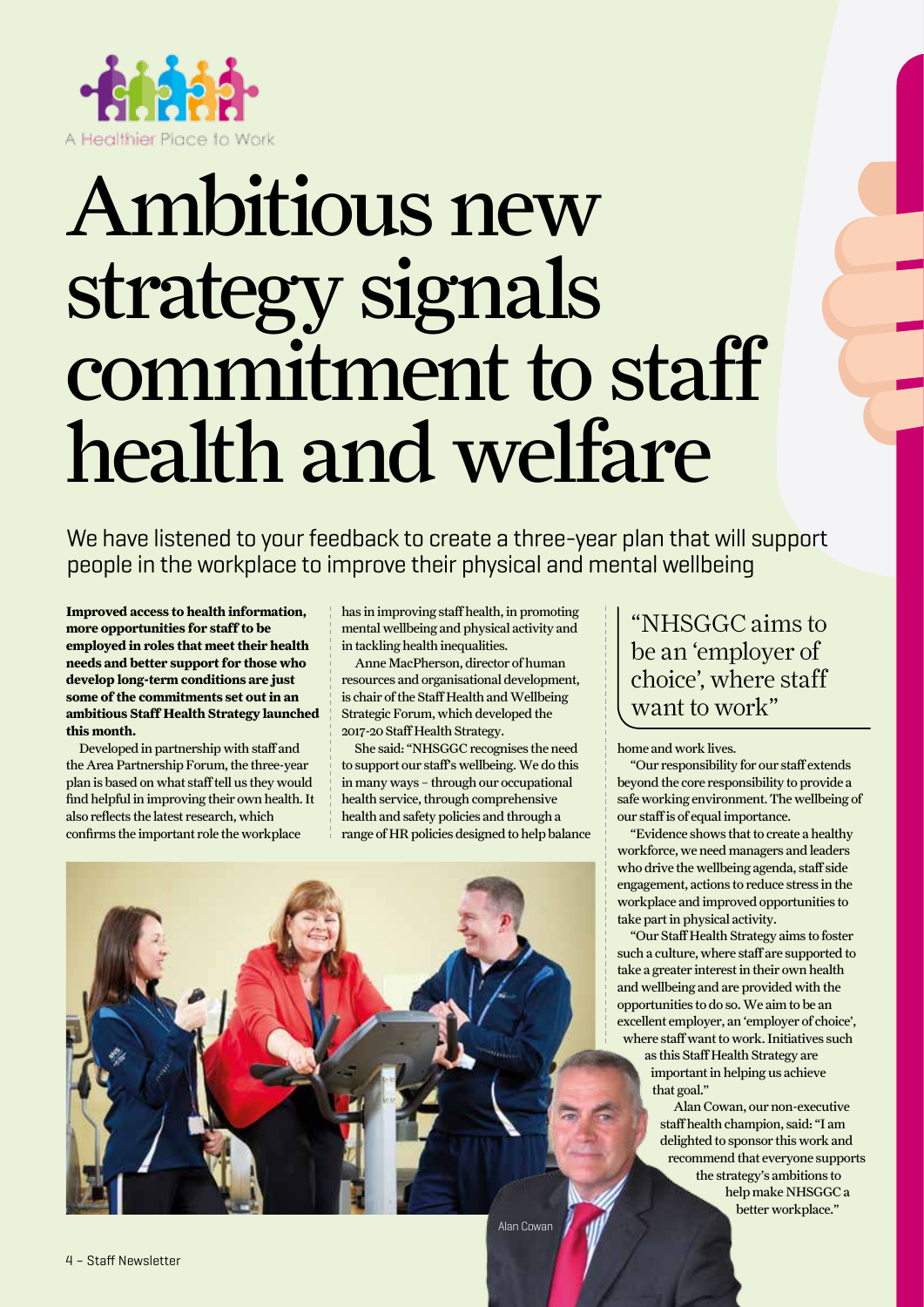## Our five priorities for action

The strategy sets out five priority areas for action over the next three years. These are:

#### **Health and equality**

We will work with staff to improve understanding and address health and equality issues. Specific actions will include: improving access to health information; recognising and responding to "impactors" on health, including discrimination; and using our opportunity as an employer to make staying healthy as easy as possible for all our staff. Part of this will be to examine and remove barriers to staff taking up initiatives to support employee health. The new web portal for staff, A Healthier Place to Work, was launched in February as part of our commitment to improved access to health information and all staff are encouraged to use the site regularly.

#### **Working longer**

Changes to the NHS pension scheme and national retirement age mean we are all working longer. We know that, as staff work longer, we are likely to see more people developing health conditions while continuing to work. Over the next three years, a focus will therefore be to examine the issues associated with an ageing workforce and create opportunities for people to work longer in roles that meet their specific needs.

#### **Health and wellbeing**

We will work over the next three years on activities that improve health and support attendance at work. These will include activities that promote wellbeing, as well as those that give staff coping behaviours in overcoming the psychological issues that affect health. Specific actions include: all staff to have an opportunity to complete a stress survey by 2020; staff to have access to a range of weight management

activities and information; improved access to physical activity opportunities; access to healthy eating choices; and access to a range of smoking cessation services either at work or where you live.

#### **Fair Work**

Fair Work is work that offers staff an effective voice, opportunity, security, fulfilment and respect, and balances the rights and responsibilities of employers and workers. We will link employability/workforce planning to Fair Work and by 2020 will establish programmes that create greater opportunities in our workplace.

#### **Releasing potential**

Long-term conditions can have a significant impact on a person's ability to work. Only

0.4 per cent of our staff declare a disability when compared with the statistics for the general workforce population, where between 10-15 per cent are disabled. A Staff Disability Forum was established in 2014, the aim of which is to achieve a positive culture for disability in NHSGGC.

Over the next three years, this will continue to be a priority and by 2020, we will routinely retain staff who develop long-term conditions and impairments by making reasonable adjustments to enable them to remain at work.

As well as these five priority areas for action, our ongoing strategic staff health programmes will continue throughout the three years as detailed in the graphic below.

| <b>Strategic programmes</b> |                                       |                                                                                               |
|-----------------------------|---------------------------------------|-----------------------------------------------------------------------------------------------|
|                             | <b>Mental health</b><br>and wellbeing | • Stress management<br>Resilience support<br>Risk assessment<br>• Management support/training |
|                             | Physical<br>health                    | • Active staff<br>• Smoking<br>• Weight<br>· Alcohol<br>• Health screening                    |
| $\frac{1}{\alpha}$          | Health<br>protection                  | Immunisation<br>• Health surveillance activity                                                |
|                             | Wellbeing                             | • Financial inclusion<br>• Carers support<br>• Support & information service                  |
|                             | Employee<br>engagement                | iMatter<br><b>FTFT</b><br>• Staff partnership<br>• Communications strategy                    |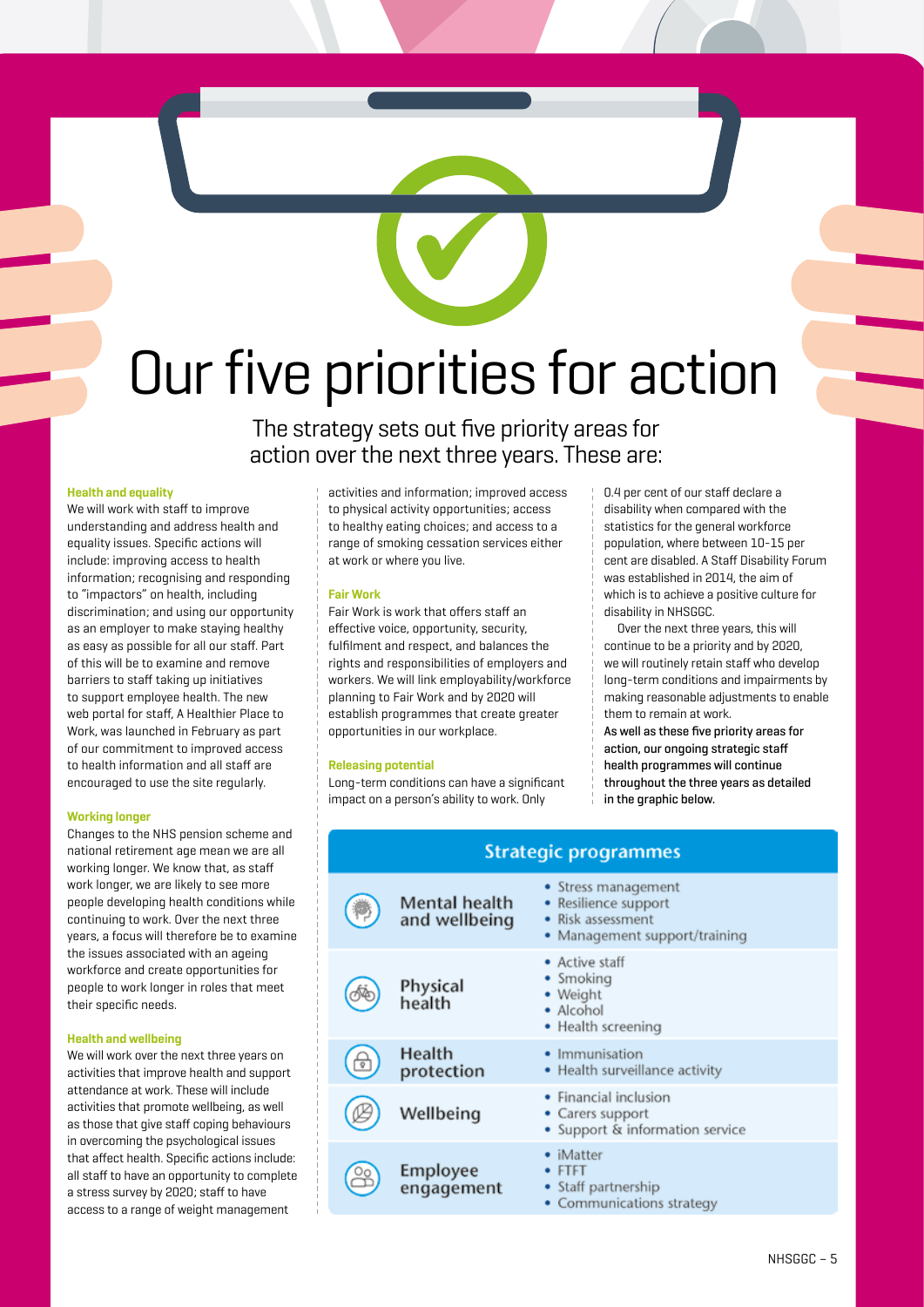## Brownlee patients take the time to say thanks

urs ce

> **A group of patients being treated at the Brownlee Clinic has made a heartfelt presentation to staff in recognition of the ongoing care and treatment they have received.**

> The patients – all of whom have been treated for the effects of HIV over many years – presented a plaque to the Brownlee team including receptionists, secretaries, pharmacists, nurses and consultants who, they say, have treated them with respect and compassion.

> The group, represented by John, Tilly, and Patrick, said: "The clinic is not like any other clinic we've ever been to and believe us, we've collectively been to a few. From

reception through to consultants and pharmacy, and everyone in between, the way we are treated is immense. We are very fortunate to receive our care at this centre of excellence.

"The care we receive is way beyond the call of duty. We are treated with respect and compassion. We would suggest that this care is second to none."

There have been major advancements in the treatment of people diagnosed with HIV over the past 20 years. Those diagnosed with the virus in the 1990s had an expectation of an early death from AIDS. Today, HIV is considered a "chronic manageable condition", meaning that people with HIV

now have a normal life expectancy through taking treatment that can consist of a single daily tablet. Successful HIV treatment also means that those with the virus are much less likely to transmit it to others.

r MacConnachie and senior e Gillian Mulholland accept the rom Rachel on behalf of patients

Dr Roger Wong, clinical co-ordinator/ psychiatrist, said: "We were surprised and humbled to be recognised for the work we do. The show of appreciation from the patients was both surprising and welcome.

"We do have a good rapport with our patients and this reassures us that what we do is valued. We will continue to put the needs of our patients foremost in the ongoing care and treatment that we provide."

## Find bowel cancer early

**Bowel cancer is the third most common cancer in Scotland. But when it's found early, it can often be cured. In fact, you're 14 times more likely to survive when it's found at an early stage compared to a late one.** 

However, the early signs of bowel cancer are often hidden – even your doctor can't see them. So the best way to find it is to

do your home screening test. Everyone aged between 50 and 74 will be invited to take part in the bowel screening test every two years and we would encourage you all to do it – it could save your life!

Every year, around half a million people in Scotland do their home screening test. It's not the most pleasant of things to do, but you're not alone and it can be done in the

privacy of your home. Everyone should also familiarise themselves with the common signs of bowel cancer.

joined the bowel movement

500,000 Scots have

Visit www.getcheckedearly.org for more information or call the Helpline for a replacement home screening test on 0800 0121 833.

Don't get scared – get screened.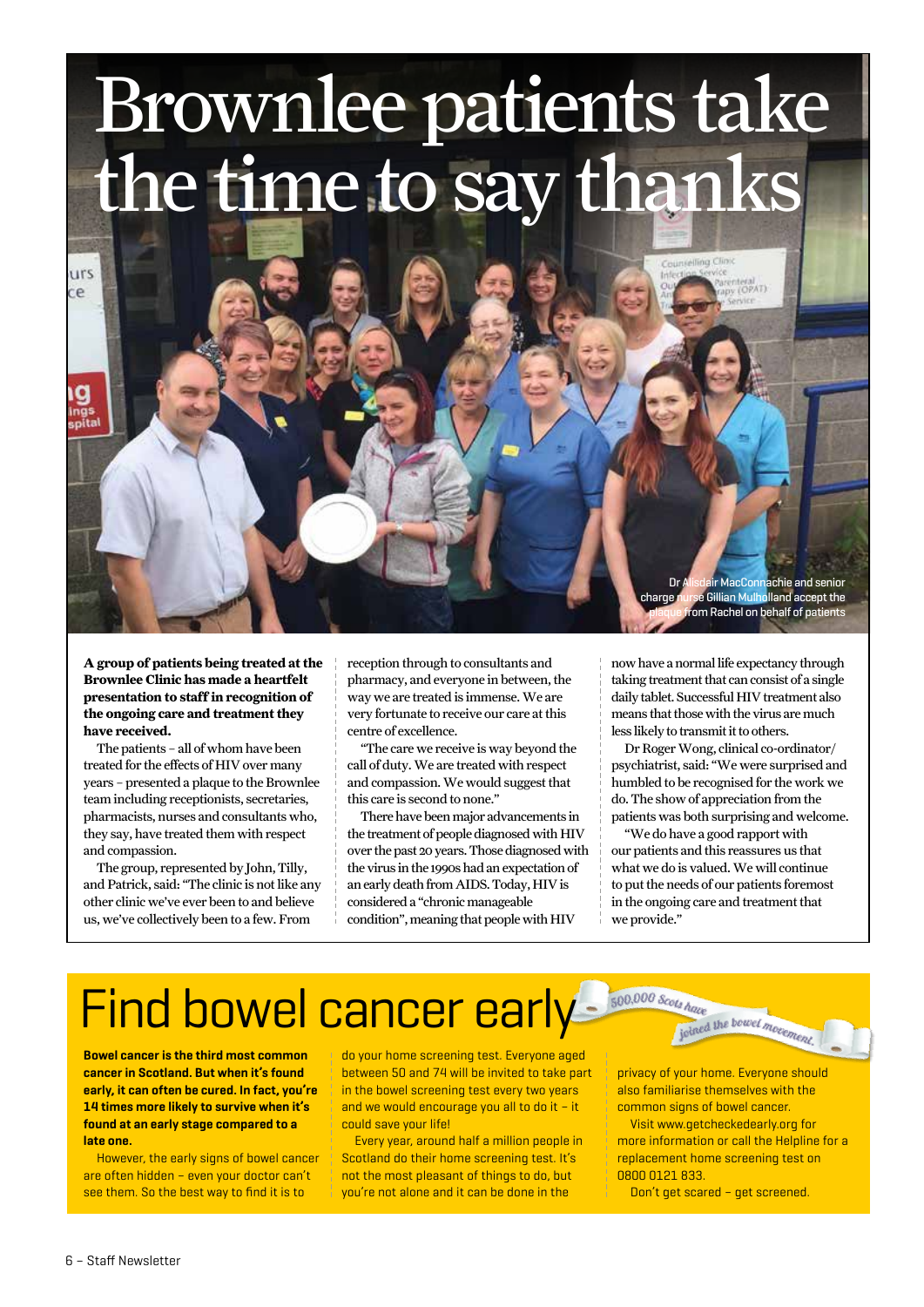### RHC nurse shortlisted for prestigious national prize

Lisa Gervais

**Nurse Lisa Gervais, who cares for children with digestive disorders, has been shortlisted for a prestigious national award.**

**Lisa, who works at the Royal Hospital for Children as an IBD research nurse specialist, has been shortlisted in the** *Nursing Times* **awards, under the Nurse of the Year category.**

**Lisa said: "I was shocked but delighted to be nominated by my manager, Vikki Garrick, and lead clinician Professor Richard Russell. I had to read and re-read the email when it came through. I am really grateful and delighted that colleagues took the time to nominate me."**

**Lisa will now attend a selection interview panel in London this month, ahead of the November ceremony.** 

**"I really feel honoured to be recognised in this way for a job I love. The great thing about it is that I get to combine clinical work, with exciting research** 

**work. It really is the best of both worlds," added Lisa.** 

**Vikki said: "Lisa has only been with us for two years and is the first person in our team to 'morph' the two roles of research and patient care. Her research targets have gone through the roof – up by 300 per cent – as she has such a great rapport with her patients.**

**"She has transformed the role of the clinical IBD nurse by integrating research into clinical practice, increasing the number of patients taking part in clinical research studies and promoting innovation in clinical practice driven by research findings. Lisa is driven,** 

**knowledgeable and, above all, patient centred. We feel she's very worthy of this award and we wish her well."**

**Lisa is the only** 

**Scotland-based nurse to be shortlisted in the awards, which will be announced at a glittering event in London in November.**

### Sign up and help save a life

**This year's Organ Donation Week will take place between 4–10 September, providing the perfect opportunity to highlight the importance of organ donation and celebrating those who have saved lives.**

Being able to donate organs to help people who desperately need transplants is one of the great miracles of modern medicine and this generosity was life changing for 431 people in Scotland last year.

Scotland has the highest rate of registration in the whole of the UK, with 45 per cent of use having signed up to the NHS Organ Donor Register. But it's not good enough. People are still dying while waiting for a transplant. Right at this moment in Scotland, about 580 people with lifethreatening illnesses are on the transplant waiting list.

Would you be willing to accept an organ transplant if you needed one? If you would, please consider joining the NHS Organ Donor Register today. You can indicate your wish to be an organ donor by telling a relative or close friend, carrying an organ donor card or by joining the NHS Organ Donor Register.

Your decision could one day give someone else a second chance of life.

#### **To sign up, visit: www organdonationscotland.org/yes**

### Paula's hopes of being crowned Miss Scotland

**One of our biomedical team has been combining working in the pathology service at the QEUH campus with bidding to be crowned Miss Scotland 2017.**

Paula McCormack is a finalist at this year's competition in Glasgow and has so far raised £2400 for Beatson Cancer Charity, her nominated charity.

Paula said: "I've had a great time being involved in the competition. I haven't done anything like this before and entered on a whim. I saw a post about it on Facebook and was attracted by the potential to raise awareness and money for a charity of my choice.I've had a great time being one of the



finalists and some people have been a bit surprised when they found out I work in biomedical science, but it was a great opportunity to raise awareness of women working in sciences and the medical profession.

"I see the competition as a way of not only raising money for the charity, but also highlighting the role biomedical scientists play in healthcare. I hope I can help encourage more girls to consider the biosciences when they're thinking about school, further education or job options."

Paula graduated from the University of the West of Scotland last July and started at the QEUH a couple of months later. She said: "In my first year of my university course I focused on forensics, but I prefer pathology as it makes a difference.

"A patient can be in surgery and the surgeon may want tissues to be analysed as soon as possible before closing up the patient. The one occasion that stands out the most is when an entire leg was sent over for analysis!"

Paula has done a number of fundraising activities during the competition, from having money boxes at the Arnold Clark dealership her brother works at to holding a bake sale.

She said: "I lost my Grandpa to cancer quite recently, so I wanted to raise money for the Beatson Cancer Charity. He was very fitness orientated and it was he who got me interested in fitness and eating healthily.

"I had a bake sale in the lab building recently and I hosted a charity night in East Kilbride and George Bowie played a GBX set for free."

**Donations can still be made through: www.justgiving. com/fundraising paulamccormack17**